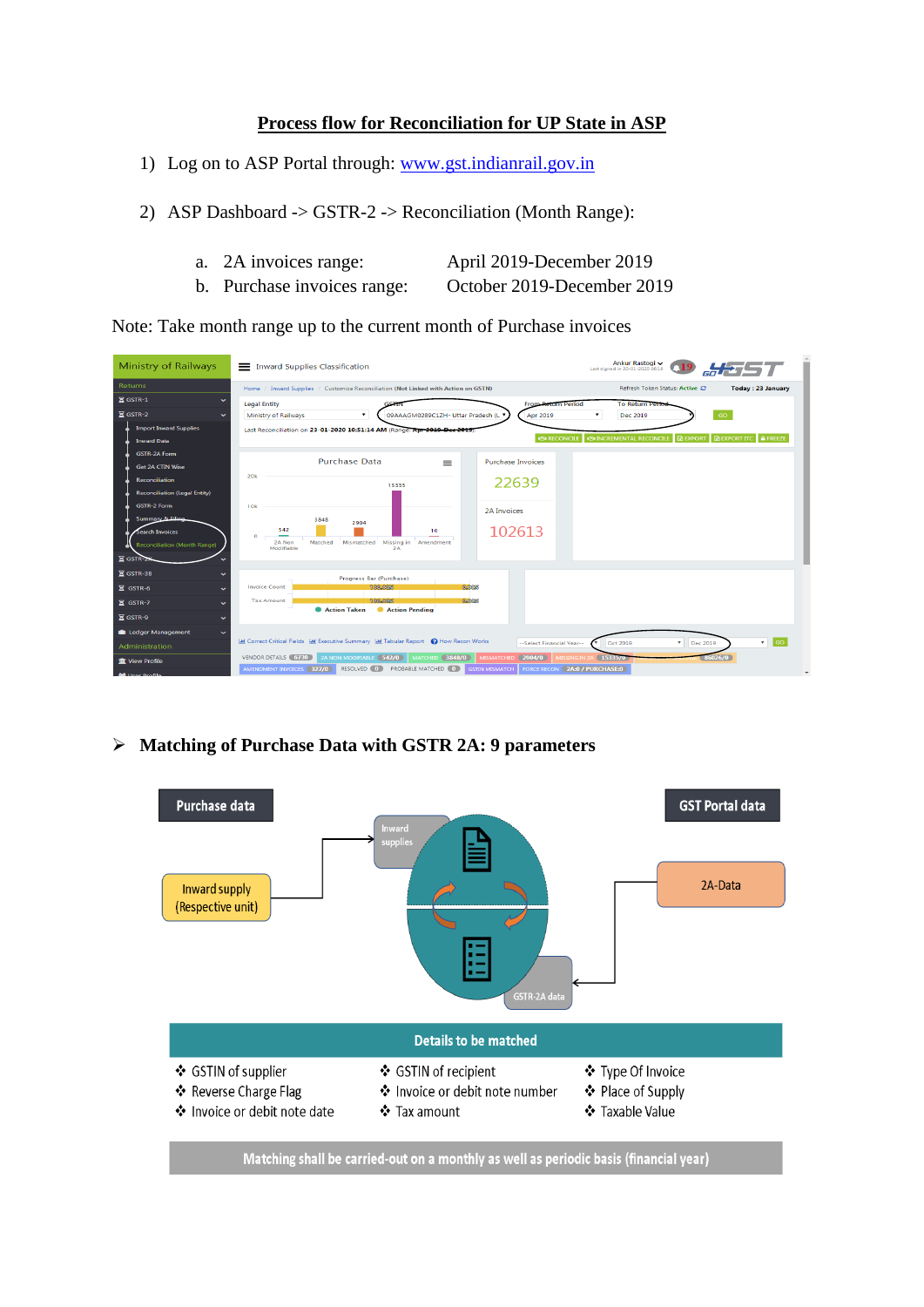

## ➢ **Different Buckets available in ASP portal**

#### ➢ **Reconciliation: Views and Actions**



through edit Module

- └ Rectify our Purchase Books through edit Module
- $\checkmark$  Communicate with supplier to rectify wrongly mentioned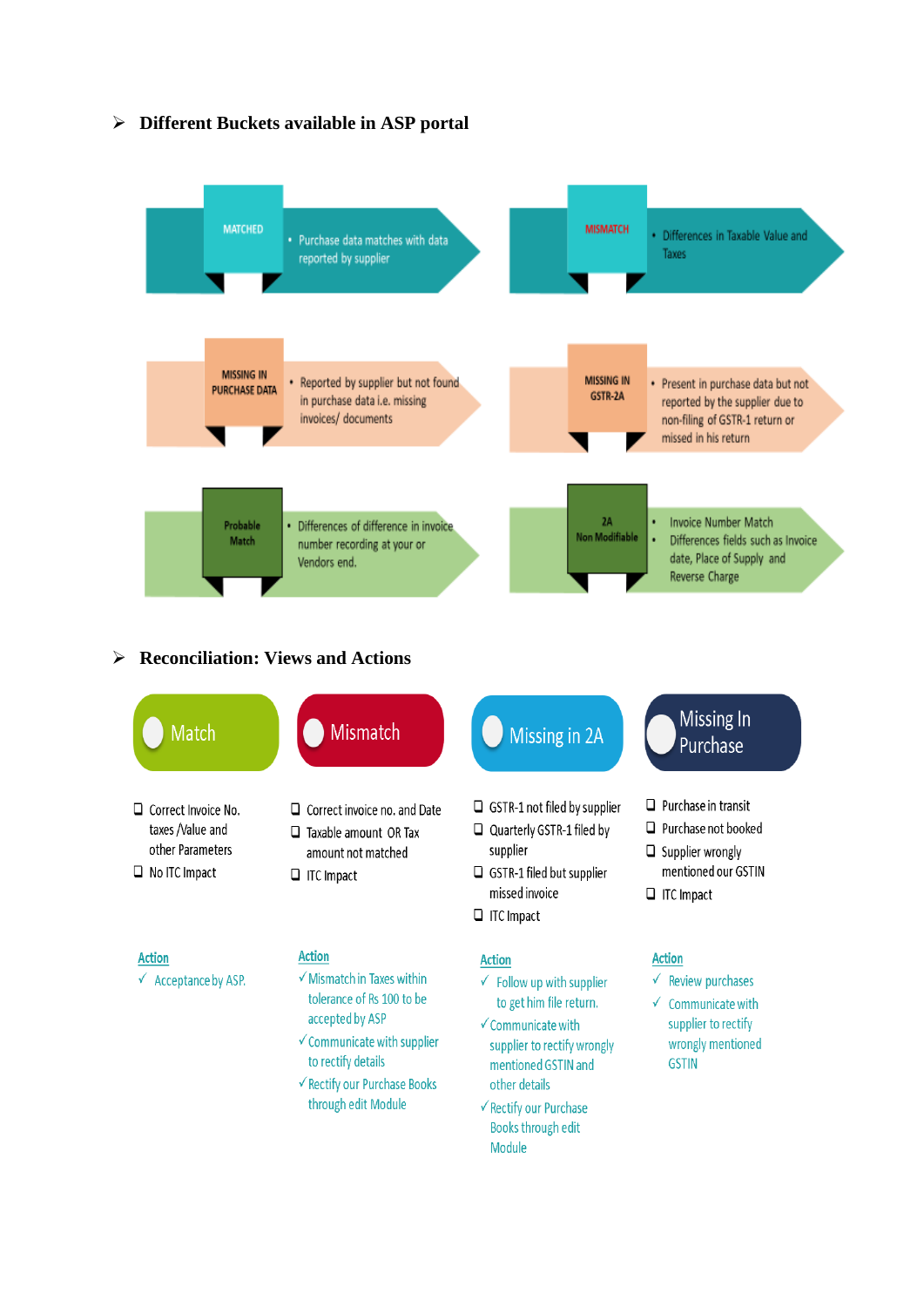## ➢ **Matched Bucket**

| <b>VENDOR DETAILS 6730</b>  |                    | 2A NON MODIFIABLE [ 542/0     |   | <b>MATCHED</b> 3848/0     | <b>MISMATCHED</b>          | 2904/0              | MISSING IN 2A (15335/0)       |                      | <b>MISSING IN PURCHASE</b> |          | 86026/0                                         |             |                      |
|-----------------------------|--------------------|-------------------------------|---|---------------------------|----------------------------|---------------------|-------------------------------|----------------------|----------------------------|----------|-------------------------------------------------|-------------|----------------------|
| AMENDMENT INVOICES 327/0    |                    | RESOLVED 0                    |   | <b>PROBABLE MATCHED 0</b> | <b>GSTIN MISMATCH</b>      |                     | FORCE RECON 2A:0 / PURCHASE:0 |                      |                            |          |                                                 |             |                      |
|                             |                    |                               |   |                           |                            |                     |                               |                      |                            |          | ◯ Not Filed (RED CFS) ⓒ Filed (GREEN CFS) V ACC |             | <b>T ALL</b>         |
|                             |                    |                               |   |                           |                            |                     |                               |                      |                            |          |                                                 |             | 团<br>団               |
| <b>CTIN:</b> Search by CTIN |                    | Search: Search by Invoice No. |   |                           | --Select PLANT--<br>Plant: | GO                  |                               |                      |                            |          |                                                 |             |                      |
| ≜<br><b>CTIN</b>            | <b>Invoice No.</b> | <b>Transaction ID</b>         | ♦ | $FP \triangle$            | <b>Invoice Date</b>        | <b>Invoice Type</b> | <b>Total Value</b>            | <b>Taxable Value</b> | IGST <sup>-</sup>          | CGSE     | SGST <sup>2</sup>                               | <b>CESS</b> | Plan                 |
| 09ABMPR6467M1ZM             | 000000362          | 040301190119320001            |   | 122019                    | 05-11-2019                 | B <sub>2</sub> B    | 27399.00                      | 24463.50             | 0.00                       | 1,467.81 | 1,467.81                                        | 0.00        | $04 -$<br><b>NER</b> |
| 09ABMPR6467M1ZM             | 000000373          | 320404190008780001            |   | 122019                    | 06-11-2019                 | B <sub>2</sub> B    | 6787.00                       | 6060.00              | 0.00                       | 363.60   | 363.60                                          | 0.00        | $32 -$<br><b>NCR</b> |
| 09ABMPR6467M1ZM             | 000000376          | 320404190008790001            |   | 122019                    | 06-11-2019                 | B <sub>2</sub> B    | 8484.00                       | 7575.00              | 0.00                       | 454.50   | 454.50                                          | 0.00        | $32 -$<br><b>NCR</b> |
| 09ABMPR6467M1ZM             | 0000023            | 030601190064330001            |   | 112019                    | 24-04-2019                 | B <sub>2</sub> B    | 6804.00                       | 6480.00              | 0.00                       | 162.00   | 162.00                                          | 0.00        | 03-NF                |
| 09ABMPR6467M1ZM             | 0000024            | 030601190064350001            |   | 112019                    | 24-04-2019                 | B <sub>2</sub> B    | 3965.00                       | 3540.00              | 0.00                       | 212.40   | 212.40                                          | 0.00        | 03-NF                |
| 09ABMPR6467M1ZM             | 0000048            | 030601190066470001            |   | 122019                    | 24-04-2019                 | B <sub>2</sub> B    | 4166.00                       | 3720.00              | 0.00                       | 223.20   | 223.20                                          | 0.00        | 03-NF                |
| 09ABMPR6467M1ZM             | 0000060            | 320302190099180001            |   | 122019                    | 02-05-2019                 | B <sub>2</sub> B    | 14732.00                      | 13154.00             | 0.00                       | 789.24   | 789.24                                          | 0.00        | $32 -$<br><b>NCR</b> |
| 07ABEFA2669J1ZA             | 0000062            | 320302190099140001            |   | 122019                    | 20-05-2019                 | B <sub>2</sub> B    | 19712.00                      | 17600.00             | 2,112.00                   | 0.00     | 0.00                                            | 0.00        | $32 -$<br><b>NCR</b> |
| 09ABMPR6467M1ZM             | 0000099            | 320101190035630001            |   | 102019                    | 26-06-2019                 | <b>B2B</b>          | 18480.00                      | 16500.00             | 0.00                       | 990.00   | 990.00                                          | 0.00        | $32 -$<br><b>NCR</b> |
| 09ABMPR6467M1ZM             | 0000102            | 320302190095200001            |   | 112019                    | 26-06-2019                 | B <sub>2</sub> B    | 880.00                        | 745.80               | 0.00                       | 67.12    | 67.12                                           | 0.00        | $32 -$<br><b>NCR</b> |

# ➢ **Mismatch Bucket: Tolerance up to Rs. 100 under taxes to be accepted by ASP**

| $\ge$ GSTR-7                        | <b>ISLA CULTURIST</b><br><b>ISLA CHINAIN</b><br>Action Taken<br><b>Action Pending</b><br>Action Taken<br>Action Pendina                                                                                                                                                                                  |
|-------------------------------------|----------------------------------------------------------------------------------------------------------------------------------------------------------------------------------------------------------------------------------------------------------------------------------------------------------|
| <b>X</b> GSTR-9                     |                                                                                                                                                                                                                                                                                                          |
| <b>ID</b> Ledger Management         |                                                                                                                                                                                                                                                                                                          |
| Administration                      | Ltd Correct Critical Fields Ltd Executive Summary Ltd Tabular Report @ How Recon Works<br>GO<br>--Select Financial Year--<br>$\boldsymbol{\mathrm{v}}$<br>Oct 2019<br>$\boldsymbol{\mathrm{v}}$<br>Dec 2019<br>$\overline{\mathbf{v}}$                                                                   |
| <b>TE</b> View Profile              | <b>VENDOR DETAILS 6731</b><br><b>MATCHED</b> 3848/3708<br><b>MISMATCHED</b> 2904/2125<br>MISSING IN 2A 15335/0<br>MISSING IN PURCHASE 86026/0<br>2A NON MODIFIABLE 542 10<br><b>PROBABLE MATCHED 0</b><br>FORCE RECON 2A:0 / PURCHASE:0<br><b>GSTIN MISMATCH</b>                                         |
| <b>替 User Profile</b>               | AMENDMENT INVOICES 327/0<br>図图                                                                                                                                                                                                                                                                           |
| <b>C</b> Schedule Job               | Plant: --Select PLANT-- V GO<br><b>CTIN:</b> Search by CTIN<br>Search: Search by Invoice No.                                                                                                                                                                                                             |
| <b>4.</b> OTP Authentication        |                                                                                                                                                                                                                                                                                                          |
| Counter Party Filing Status         | 巪<br>Purchase ITC less than 2A ITC<br>2A ITC less than Purchase ITC<br>≡<br><b>Tolerance</b>                                                                                                                                                                                                             |
| $\Sigma$ Counterparty               | Invoice which have less than INR 100 difference in total<br>Case when Total Tax in Purchase less than Total Tax in 2A<br>Invoices where Total Tax in 2A is less than Total Tax in<br>taxes Click here to change figure.                                                                                  |
| MIS a Reports                       | for green CFS flag. If the user feels there is an error in<br>Purchase for Green CFS flag. If the user feels that Total tax<br>Purchase and want to claim ITC as per 2A, the user can<br>as per 2A is incorrect and want to claim ITC as per<br>Purchase, the user can modify 2A Invoice(s)<br>accept 2A |
| <b>III</b> Reports                  | <b>Accept All (GREEN CFS)</b>                                                                                                                                                                                                                                                                            |
| Download                            |                                                                                                                                                                                                                                                                                                          |
| <b>B</b> Fetch Token Generated Data |                                                                                                                                                                                                                                                                                                          |
| <b>Bulk Fetch</b>                   | 〓<br>≣<br>≣<br><b>Top 20 Total Tax Mismatched</b><br><b>Top 20 Taxable Value, Invoices</b><br><b>Top 20 Total Tax, Invoices</b>                                                                                                                                                                          |
| $\Xi$ GSTR-1                        | Top 20 Invoices- According To Taxable Value<br>Top 20 Invoices- According To Total Tax<br>Top 20 Invoices- According To Total Tax Difference                                                                                                                                                             |
|                                     |                                                                                                                                                                                                                                                                                                          |
|                                     |                                                                                                                                                                                                                                                                                                          |
|                                     | □ Taxable Value □ IGST □ CGST □ SGST □ CESS<br>--Sorting--<br>ALL (Red & Green CFS) O Not Filed (Red CFS) O Filed (Green CFS)                                                                                                                                                                            |
|                                     | <b>Purchase Invoice</b><br>2A Invoice                                                                                                                                                                                                                                                                    |
|                                     | No Data Available!                                                                                                                                                                                                                                                                                       |
|                                     | Row count: 10 v                                                                                                                                                                                                                                                                                          |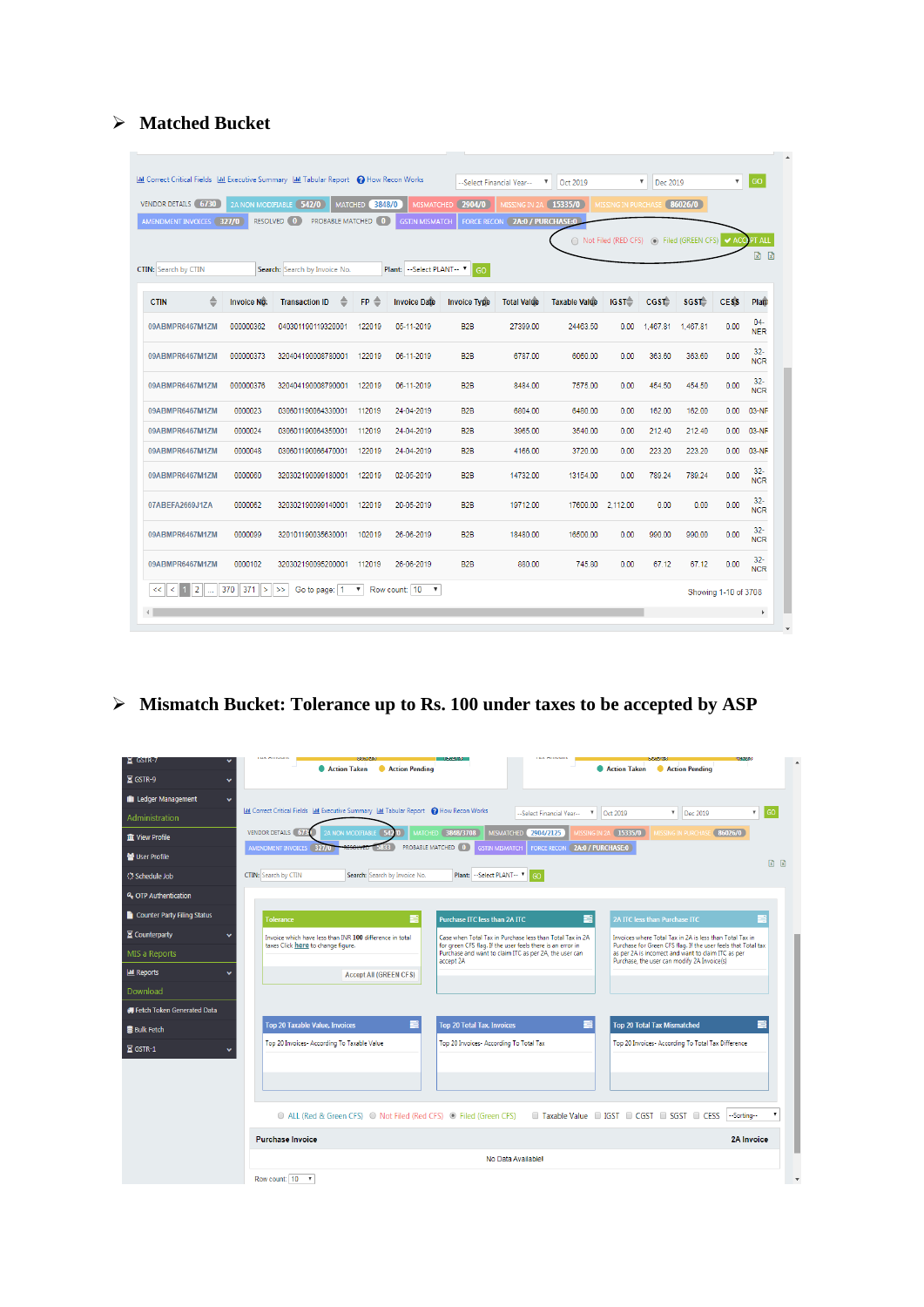➢ **Mismatch in taxes beyond Rs.100 tolerance limit: To be reviewed by Accounting units for edit through IPAS** 

| CTIN-07AAACP9963C1ZB<br>(PIONEER FIL-MED PVT, LTD.) | <b>Differences Between Purchase and 2A</b> |              | $\bullet$ CTIN.<br>07AAACP9963C1ZB  | Modify<br>Pendina                                                                                    |
|-----------------------------------------------------|--------------------------------------------|--------------|-------------------------------------|------------------------------------------------------------------------------------------------------|
| 032                                                 | <b>Invoice Number</b>                      | 032          | <b>Invoice Number</b>               | 032                                                                                                  |
| 122019                                              | <b>Return Period</b>                       | 122019       | <b>Return Period</b>                | 112019                                                                                               |
| 19-11-2019                                          | <b>Invoice Date</b>                        | 19-11-2019   | <b>Invoice Date</b>                 | 19-11-2019                                                                                           |
| 2.34.66.481.00                                      | <b>Invoice Value</b>                       | 0.00         | <b>Invoice Value</b>                | 2,34,66,481.00                                                                                       |
| 1,96,42,700.00                                      | <b>Taxable Value</b>                       | 13,09,515.00 | <b>Taxable Value</b>                | 2,09,52,215.00                                                                                       |
| 23.57.124.00                                        | <b>Total Tax</b>                           | $-157141.80$ | <b>Total Tax</b>                    | 25.14.265.80                                                                                         |
| 23.57.124.00                                        | $\bullet$ IGST                             | $-157141.80$ | $\bullet$ IGST                      | 25.14.265.80                                                                                         |
| 0.00                                                | $\bullet$ SGST                             | 0.00         | $\bullet$ SGST                      | 0.00                                                                                                 |
| 0.00                                                | $-CGST$                                    | 0.00         | $\bullet$ CGST                      | 0.00                                                                                                 |
| 0.00                                                | $\bullet$ CESS                             | 0.00         | $\bullet$ CESS                      | 0.00                                                                                                 |
| 2357124/0/0/0                                       |                                            |              | <b>Filing Date</b>                  | <b>NA</b>                                                                                            |
| 23.57.124.00                                        |                                            |              |                                     |                                                                                                      |
| 120103190059320001                                  |                                            |              |                                     |                                                                                                      |
|                                                     |                                            |              | 22AADCM4817F37S                     |                                                                                                      |
|                                                     |                                            |              |                                     | Pending<br><b>Modify</b>                                                                             |
|                                                     |                                            |              |                                     |                                                                                                      |
| 0341                                                | <b>Invoice Number</b>                      | 0341         | <b>Invoice Number</b>               |                                                                                                      |
| 122019                                              | <b>Return Period</b>                       | 122019       | <b>Return Period</b>                |                                                                                                      |
| 12-12-2019                                          | <b>Invoice Date</b>                        | 12-12-2019   | <b>Invoice Date</b>                 |                                                                                                      |
| 2.00.600.00                                         | Invoice Value                              | 0.00         | <b>Invoice Value</b>                |                                                                                                      |
| 1.65.750.00                                         | <b>Taxable Value</b>                       | 4.250.00     | <b>Taxable Value</b>                |                                                                                                      |
| 29.835.00                                           | <b>Total Tax</b>                           | $-765.00$    | <b>Total Tax</b>                    |                                                                                                      |
| 29,835.00                                           | $\bullet$ IGST                             | $-765.00$    | $\bullet$ IGST                      |                                                                                                      |
| 0.00                                                | $\bullet$ SGST                             | 0.00         | $\bullet$ SGST                      |                                                                                                      |
| 0.00                                                | $\bullet$ CGST                             | 0.00         | $\bullet$ CGST                      | 0341<br>122019<br>12-12-2019<br>2.00.600.00<br>1.70.000.00<br>30,600.00<br>30,600.00<br>0.00<br>0.00 |
| 0.00                                                | $\bullet$ CESS                             | 0.00         | $\bullet$ CESS                      | 0.00                                                                                                 |
| 0/0/0/0                                             |                                            |              | <b>Filing Date</b>                  | <b>NA</b>                                                                                            |
| $\mathbf{0}$<br>320104190013660001                  |                                            |              |                                     |                                                                                                      |
|                                                     | CTIN-22AADCM4817F3ZS                       |              | Differences Between Purchase and 2A | $\bullet$ CTIN -                                                                                     |

## ➢ **2A NON-MODIFIABLE: 2 categories (Matched and Mismatched)**

**In matched sub categories**, Purchase data should be modified as per 2A parameters.

- $\checkmark$  Invoice Date mismatch only: To be accepted by ASP
- $\checkmark$ . POS: To be reviewed by Accounting units for edit through IPAS
- $\checkmark$  Reverse Charge Flag: To be reviewed by Accounting units for edit through IPAS
- $\checkmark$  Supply type (Regular/Deemed Export): To be reviewed by Accounting units
- ✓ All corrections of Purchase data through edit Module of IPAS.
- $\checkmark$  All corrections required in GSTR 2A: Units to contact vendor to correct their invoices

| <b>GSTR-2A Form</b>                  |                       |                                                                                                                                                                                                                                |
|--------------------------------------|-----------------------|--------------------------------------------------------------------------------------------------------------------------------------------------------------------------------------------------------------------------------|
| <b>Get 2A CTIN Wise</b>              |                       | <b>Purchase Data</b><br><b>GSTR 2A Data</b><br><b>Purchase Invoices</b><br>$\equiv$<br>$\equiv$                                                                                                                                |
| <b>Reconciliation</b>                |                       | 100 <sub>k</sub><br>20k<br>22639<br>15335                                                                                                                                                                                      |
| <b>Reconciliation (Legal Entity)</b> |                       | 30020<br><b>SOk</b>                                                                                                                                                                                                            |
| <b>GSTR-2 Form</b>                   |                       | 10k<br>3848<br>2904<br>327<br>542<br>143<br><b>2A Invoices</b><br>$\circ$                                                                                                                                                      |
| <b>Summary &amp; Filing</b>          |                       | 3848<br>2904                                                                                                                                                                                                                   |
| <b>Search Invoices</b>               |                       | - Richardsons in Parchises<br>Hat Compidered<br>102613<br>542<br>10                                                                                                                                                            |
| <b>Reconciliation (Month Range)</b>  |                       | Missing in Amendment<br>Matched<br>Mismatched<br>2A Non<br>Modifiable<br>2A                                                                                                                                                    |
| $\Xi$ GSTR-2X                        |                       |                                                                                                                                                                                                                                |
| $\Xi$ GSTR-3B                        |                       | Progress Bar (2A)<br>Progress Bar (Purchase)                                                                                                                                                                                   |
| $\Sigma$ GSTR-6                      |                       | 5.69%<br><b>Invoice Count</b><br>74,2565<br>25.77%<br><b>Invoice Count</b><br>909-3095                                                                                                                                         |
| $\mathbf{Z}$ GSTR-7                  |                       | 95.5495<br>4,469<br><b>Tax Amount</b><br>80.7595<br>19.27%<br><b>Tax Amount</b><br>Action Taken<br><b>Action Pending</b><br><b>C</b> Action Taken<br>Action Pending                                                            |
| $\Sigma$ GSTR-9                      |                       |                                                                                                                                                                                                                                |
| <b>ID</b> Ledger Management          |                       |                                                                                                                                                                                                                                |
| Administration                       |                       | vecutive Summary [Jill Tabular Report @ How Recon Works<br>$\mathbf{v}$ GO<br>--Select Financial Year--<br><b>v</b> Dec 2019<br>$\triangledown$ Oct 2019                                                                       |
| <b>TIT</b> View Profile              |                       | <b>VENDOR DETAILS ( G/ 20)</b><br><b>MATCHED</b> 3848/3708<br><b>MISMATCHED 2904/2125</b><br>MISSING IN 2A 15335/0<br>ODIFIABLE 542/0<br>MISSING IN PURCHASE   86026/0<br>2A NON                                               |
| User Profile                         |                       | RESOLVED (5833)<br>PROBABLE MATCHED (0)<br><b>GSTIN MISMATCH FORCE RECON 2A:0 / PURCHASE:0</b><br>AMENDMENT INVOICES 327/0<br><b>* REJECT O PENDING</b><br>a Matched a Mismatched<br>Not Filed (RED CFS) (6) Filed (GREEN CFS) |
| €3 Schedule Job                      |                       | $\triangleright$ ACCEPT<br>Tolerance Invoice Date -                                                                                                                                                                            |
| <b>4. OTP Authentication</b>         |                       | 团团<br>Plant: -- Select PLANT-- V GO<br>Search: Search by Invoice No.<br>Search by CTIN                                                                                                                                         |
| Counter Party Filing Status          |                       |                                                                                                                                                                                                                                |
| Counterparty                         | $\tilde{\phantom{a}}$ | <b>Purchase Taxable Value</b><br><b>2A Taxable Value</b><br><b>Purchase IGST</b><br>2A IGST<br><b>Purchase SGST</b><br><b>Invoice No.</b><br><b>Transaction ID</b><br><b>CTIN</b><br>Plant<br>$FP =$<br>$\Box$                 |
| MIS a Reports                        |                       | <b>SWASTIC PHARMA</b><br>$04 -$<br>0000120<br>040101190048240001<br>112019<br>10800.00<br>10800.00<br>0.00<br>0.00<br>648.00<br>& SURGICALS<br><b>NER</b>                                                                      |
| <b>III</b> Reports                   |                       | 09ABMPR6467M1ZM                                                                                                                                                                                                                |

**In mismatched sub categories:** To be reviewed by Accounting units for edit through IPAS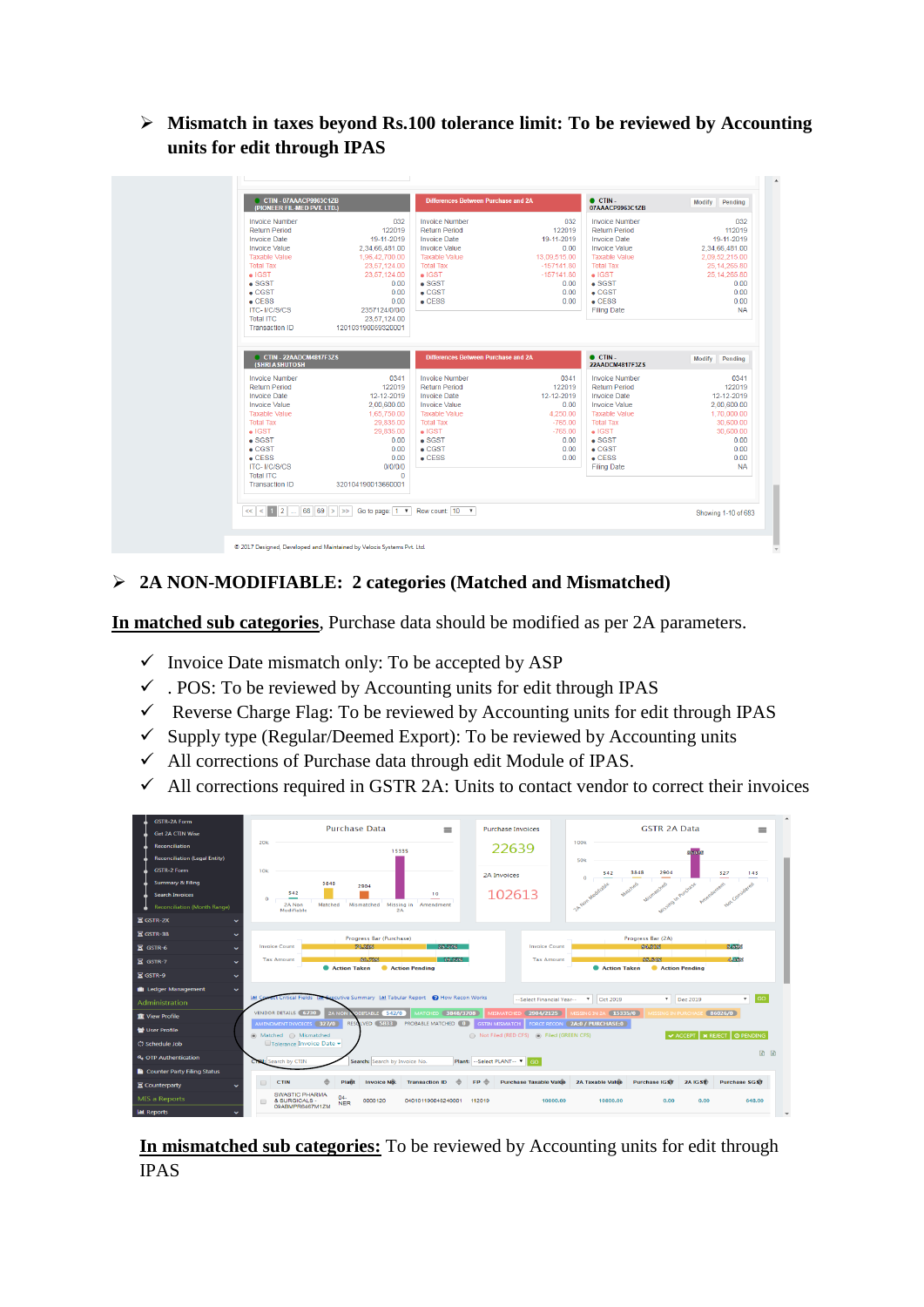### ➢ **Probable Match:**

Invoices which are coming in Both Missing in 2A and Missing in Purchase because of Minor Differences in Invoice Number.

| $\Xi$ GSTR-3B          | Progress Bar (Purchase)<br>Progress Bar (2A)                                                                                                                                                                                                                                                                                                         |   |
|------------------------|------------------------------------------------------------------------------------------------------------------------------------------------------------------------------------------------------------------------------------------------------------------------------------------------------------------------------------------------------|---|
| $\Sigma$ GSTR-6        | <b>E.83%</b><br><b>Invoice Count</b><br><b>Invoice Count</b><br>94.17%<br>73,53%<br>26.37%                                                                                                                                                                                                                                                           |   |
| $\Xi$ GSTR-7           | 4503<br><b>Tax Amount</b><br><b>Tax Amount</b><br>95,49%<br>80,48%<br>19.52%                                                                                                                                                                                                                                                                         |   |
| $\overline{X}$ GSTF    | <b>Probable Matched Action</b><br>×                                                                                                                                                                                                                                                                                                                  |   |
| <b>I</b> III Lec       | UPDATE INVOICE   DELETE<br><b>C</b> RE GENERATE   <b>R</b> EXPORT<br>Invoice No: Search by 2A Invoice No. Plant: -- Select PLANT-- v<br>CTIN: Search by CTIN<br><b>GO</b>                                                                                                                                                                            |   |
| Adm                    |                                                                                                                                                                                                                                                                                                                                                      |   |
| <b>JUIT</b> V          | <b>INVOICES WITHOUT TOLERANCE</b><br>OTHERS TOLERANCE<br>INVOICES WITH TOLERANCE<br>INVOICE WITH DATE DIFFERENCE<br>INVOICE WITH TYPE DIFFERENCE                                                                                                                                                                                                     |   |
| 营 Use                  | CTIN 2A Txval<br>2A Invoice Purchase Invoice 2A Date Purchase Date<br>Purchase Txval 2A IGST Purchase IGST 2A CGST Purchase CGST 2A SGST<br>Purchase SGST 2A NTTY                                                                                                                                                                                    |   |
| √.° Sch                | Reconciliation engine is generating<br>No Data Available!<br>probable match data                                                                                                                                                                                                                                                                     |   |
| $Q$ <sub>c</sub> $OTP$ | Row count: 10 v                                                                                                                                                                                                                                                                                                                                      | 聞 |
| $\blacksquare$ Cou     |                                                                                                                                                                                                                                                                                                                                                      |   |
| $\Xi$ Cou              |                                                                                                                                                                                                                                                                                                                                                      |   |
| MIS                    |                                                                                                                                                                                                                                                                                                                                                      |   |
| <b>III</b> Rep         |                                                                                                                                                                                                                                                                                                                                                      |   |
| Down                   |                                                                                                                                                                                                                                                                                                                                                      |   |
| <b>I</b> Feto          |                                                                                                                                                                                                                                                                                                                                                      |   |
| <b>言 Bulk</b>          |                                                                                                                                                                                                                                                                                                                                                      |   |
| $\Xi$ GSTF             |                                                                                                                                                                                                                                                                                                                                                      |   |
|                        | Note: Once you are done with the available Probable Match invoices, kindly click on RE-Generate button to check availability of other Probable Match invoices. Ensure no probable match invoice exist.<br>Further, after carrying out actions on all probable match invoices, please click on reconciliation button again before proceeding further. |   |

➢ **This has 5 sub-categories as detailed below in snap shot:**

## ➢ **Mismatch in invoice numbers only: To be accepted by ASP**

| $\Sigma$ GSTR-3B          |        |                                |                        |     |                        |                                     |                                                                                                                                                                                                                                                                                                                                                      |          |          |                              |                  |         |                                      |         |                                        |
|---------------------------|--------|--------------------------------|------------------------|-----|------------------------|-------------------------------------|------------------------------------------------------------------------------------------------------------------------------------------------------------------------------------------------------------------------------------------------------------------------------------------------------------------------------------------------------|----------|----------|------------------------------|------------------|---------|--------------------------------------|---------|----------------------------------------|
| $Z$ GSTI                  |        | <b>Probable Matched Action</b> |                        |     |                        |                                     |                                                                                                                                                                                                                                                                                                                                                      |          |          |                              |                  |         |                                      |         | ×                                      |
| $Z$ GST                   |        | CTIN: Search by CTIN           |                        |     |                        |                                     | Invoice No: Search by 2A Invoice No.   Plant: -- Select PLANT-- V                                                                                                                                                                                                                                                                                    | GO       |          |                              |                  |         | <b>C</b> RE GENERATE <b>R</b> EXPORT |         | <b>UPDATE INVOICE</b><br><b>DELETE</b> |
| $\Sigma$ GSTF             |        |                                |                        |     |                        |                                     |                                                                                                                                                                                                                                                                                                                                                      |          |          |                              |                  |         |                                      |         |                                        |
| <b>n</b> Led              |        | <b>INVOICES</b><br>итног       | <b><i>OLERANCE</i></b> |     |                        | INVOICES WITH TOLERANCE             | INVOICE WITH DATE DIFFERENCE                                                                                                                                                                                                                                                                                                                         |          |          | INVOICE WITH TYPE DIFFERENCE | OTHERS TOLERANCE |         |                                      |         |                                        |
| Admi                      |        |                                |                        |     | 2019                   |                                     |                                                                                                                                                                                                                                                                                                                                                      |          |          |                              |                  |         |                                      |         | $\Delta$                               |
| <b>直</b> Viev             |        | 0000001                        | 000001                 |     | $02 - 04 -$<br>2019    | 02-04-2019                          | 07ABEFA2669J1ZA                                                                                                                                                                                                                                                                                                                                      | 24000.00 | 24000.00 | 2880.00                      | 2880.00          | 0.00    | 0.00                                 | 0.00    | 0.00                                   |
| 营Use<br><b>€</b> Sch      | $\Box$ | 0000103                        | 00000103               |     | $26 - 06 -$<br>2019    | 26-06-2019                          | 09ABMPR6467M1ZM                                                                                                                                                                                                                                                                                                                                      | 41675.00 | 41675.00 | 0.00                         | 0.00             | 2943.00 | 2943.00                              | 2943.00 | 2943.00                                |
| <b>Q</b> <sub>t</sub> OTI | $\Box$ | 0000125                        | 00000125               |     | $02 - 07 -$<br>2019    | 02-07-2019                          | 09ABMPR6467M1ZM                                                                                                                                                                                                                                                                                                                                      | 32100.00 | 32100.00 | 0.00                         | 0.00             | 1926.00 | 1926.00                              | 1926.00 | 1926.00                                |
| $\Gamma$ Co<br>$Z$ Cou    | $\Box$ | 0000126                        | 00000126               |     | $02 - 07 -$<br>2019    | 02-07-2019                          | 09ABMPR6467M1ZM                                                                                                                                                                                                                                                                                                                                      | 37250.00 | 37250.00 | 0.00                         | 0.00             | 2400.00 | 2400.00                              | 2400.00 | 2400.00                                |
| $MIS$ a                   | n      | 0000148                        | 00000148               |     | $17 - 07 -$<br>2019    | 17-07-2019                          | 09ABMPR6467M1ZM                                                                                                                                                                                                                                                                                                                                      | 36036.00 | 36036.00 | 0.00                         | 0.00             | 2162.16 | 2162.16                              | 2162.16 | 2162.16                                |
| <b>III</b> Rep<br>Dowr    | ∩      | 0000149                        | 00000149               |     | $17 - 07 -$<br>2019    | 17-07-2019                          | 09ABMPR6467M1ZM                                                                                                                                                                                                                                                                                                                                      | 75250.00 | 75250.00 | 0.00                         | 0.00             | 4515.00 | 4515.00                              | 4515.00 | 4515.00                                |
| <b>R</b> Fetc             |        | 0000234                        | 00000234               |     | 26-08-<br>2019         | 26-08-2019                          | 09ABMPR6467M1ZM                                                                                                                                                                                                                                                                                                                                      | 11750.00 | 11750.00 | 0.00                         | 0.00             | 705.00  | 705.00                               | 705.00  | 705.00                                 |
| <b>Bulk</b>               |        | 100235                         | 00000                  |     | 26-08-<br>2019         | 26-08-2019                          | 09ABMPR6467M1ZM                                                                                                                                                                                                                                                                                                                                      | 24200.00 | 24200.00 | 0.00                         | 0.00             | 1452.00 | 1452.00                              | 1452.00 | 1452.00                                |
| $Z$ GSTF                  |        | 2<br><<                        | 573                    | 574 | $> >$                  | Go to page: 1<br>$\pmb{\mathrm{v}}$ | Row count: 10 \v                                                                                                                                                                                                                                                                                                                                     |          |          |                              |                  |         |                                      |         | Showing 1-10 of 5737                   |
|                           |        |                                |                        |     |                        |                                     |                                                                                                                                                                                                                                                                                                                                                      |          |          |                              |                  |         |                                      |         | $\blacktriangleright$ $\forall$        |
|                           |        |                                |                        |     | <b>TECHNLOGIES PVT</b> |                                     | Note: Once you are done with the available Probable Match invoices, kindly click on RE-Generate button to check availability of other Probable Match invoices. Ensure no probable match invoice exist.<br>Further, after carrying out actions on all probable match invoices, please click on reconciliation button again before proceeding further. |          |          |                              |                  |         |                                      |         |                                        |
|                           |        |                                |                        |     | <b>LITE</b>            |                                     |                                                                                                                                                                                                                                                                                                                                                      |          |          |                              |                  |         |                                      |         |                                        |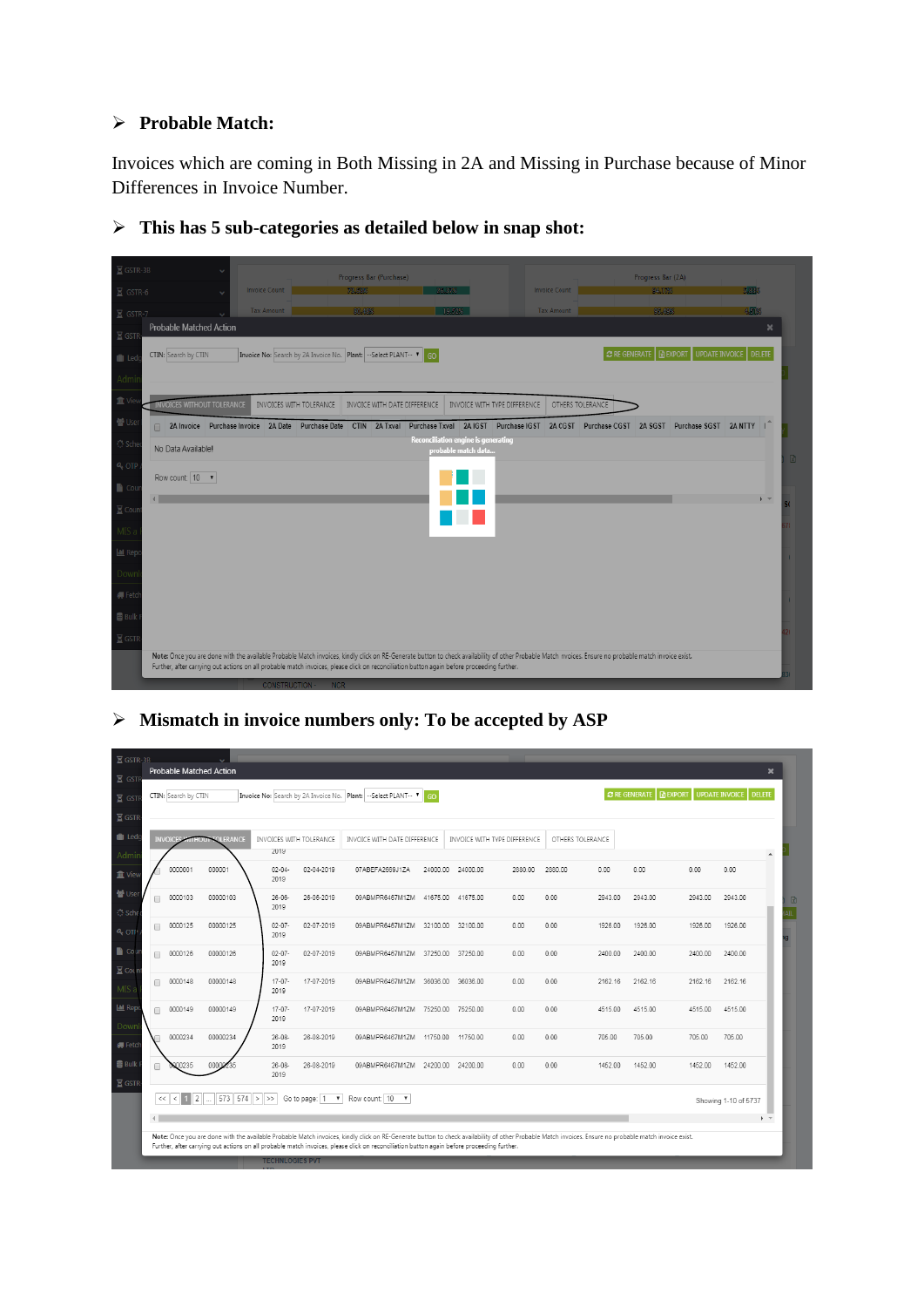| $\Sigma$ GSTR-3B                         |        |                                 |             |                        |                                |                                                                                                                                                                                                                                                                                                                                                      |           |           |                              |      |                  |                      |                   |                                 |
|------------------------------------------|--------|---------------------------------|-------------|------------------------|--------------------------------|------------------------------------------------------------------------------------------------------------------------------------------------------------------------------------------------------------------------------------------------------------------------------------------------------------------------------------------------------|-----------|-----------|------------------------------|------|------------------|----------------------|-------------------|---------------------------------|
| $\overline{X}$ GSTF                      |        | <b>Probable Matched Action</b>  |             |                        |                                |                                                                                                                                                                                                                                                                                                                                                      |           |           |                              |      |                  |                      |                   | ×                               |
| $\Xi$ GST                                |        | CTIN: Search by CTIN            |             |                        |                                | Invoice No: Search by 2A Invoice No. Plant: --Select PLANT--                                                                                                                                                                                                                                                                                         |           |           |                              |      |                  | <b>C</b> RE GENERATE | <b>REXPORT</b>    | UPDATE INVOICE<br><b>DELETE</b> |
| $\Xi$ GSTF                               |        |                                 |             |                        |                                |                                                                                                                                                                                                                                                                                                                                                      |           |           |                              |      |                  |                      |                   |                                 |
| <b>n</b> Led                             |        | <b>/OICES WITHOUT TOLENANCE</b> |             |                        | <b>INVOICES WITH TOLERANCE</b> | INVOICE WITH DATE DIFFERENCE                                                                                                                                                                                                                                                                                                                         |           |           | INVOICE WITH TYPE DIFFERENCE |      | OTHERS TOLERANCE |                      |                   |                                 |
| Admi                                     |        |                                 |             | 2019                   |                                |                                                                                                                                                                                                                                                                                                                                                      |           |           |                              |      |                  |                      |                   | $\blacktriangle$                |
| <b>直</b> Vier                            | ┐      | 42                              | 0000042     | $22 - 05 -$<br>2019    | 22-05-2019                     | 09BISPD2320P1Z                                                                                                                                                                                                                                                                                                                                       | 95645.00  | 95410.00  | 0 <sup>o</sup>               | 0.00 | 8608.05          | 8586.90              | 8608.05           | 8586.90                         |
| <b>Use</b><br><b>₿</b> Sche              | ∩      | 134                             | 0000134     | $09 - 08 -$<br>2019    | 09-08-2019                     | 09BISPD2320P1ZW                                                                                                                                                                                                                                                                                                                                      | 119280.00 | 119040.00 | 0.00                         | 0.00 | 10735.20         | 10713.60             | 10735.20          | 10713.60                        |
| $Q_{\text{t}}$ OTI                       | ∩      | 135                             | 0000135     | 09-08-<br>2019         | 09-08-2019                     | 09BISPD2320P1ZW                                                                                                                                                                                                                                                                                                                                      | 98160.00  | 97920.00  | 0.00                         | 0.00 | 8834.40          | 8812.80              | 8834.40           | 8812.80                         |
| $\blacksquare$ Co<br>$\overline{Z}$ Cour | $\Box$ | 151                             | 0000151     | 05-09-<br>2019         | 05-09-2019                     | 09BISPD2820P1ZW                                                                                                                                                                                                                                                                                                                                      | 49162.50  | 48925.00  | 0.00                         | 0.00 | 4424.63          | 4403.00              | 4424.63           | 4403.00                         |
| MIS a                                    | n      | 152                             | 0000152     | 05-09-<br>2019         | 05-09-2019                     | 09BISPD2320P1ZW                                                                                                                                                                                                                                                                                                                                      | 6249.22   | 6249.22   | 0.00                         | 0.00 | 874.89           | 874.90               | 874.89            | 874.90                          |
| <b>ILL</b> Rep<br>Down                   | n      | 170                             | 0000170     | 24-09-<br>2019         | 24-09-2019                     | 09BISPD2320P1ZW                                                                                                                                                                                                                                                                                                                                      | 77796.61  | 77796.61  | 0.00                         | 0.00 | 7001.69          | 7001.70              | 7001.69           | 7001.70                         |
| <b>侧 Fetc</b>                            | Π      | 05                              | 0005/2019-2 | $30 - 09 -$<br>2019    | 30-09-2019                     | 09ABOFA1660PIZV                                                                                                                                                                                                                                                                                                                                      | 809784.00 | 809784.00 | 0.00                         | 0.00 | 20245.00         | 20244.60             | 20245.00 20244.60 |                                 |
| <b>豊 Bulk</b><br>$\overline{X}$ GSTF     |        | $\overline{7}$                  | 0007        | $01 - 06 -$<br>2019    | 01-06-2019                     | 09AAKFB9601L1Z3                                                                                                                                                                                                                                                                                                                                      | 418906.00 | 418661.00 | 0.00                         | 0.00 | 37701.54         | 37679.49             | 37701.54 37679.49 |                                 |
|                                          | $\ll$  |                                 | 164<br>165  | ><br>$>\!>$            |                                | Go to page: 1 v Row count: 10 v                                                                                                                                                                                                                                                                                                                      |           |           |                              |      |                  |                      |                   | Showing 1-10 of 1649            |
|                                          |        |                                 |             |                        |                                |                                                                                                                                                                                                                                                                                                                                                      |           |           |                              |      |                  |                      |                   | $\blacktriangleright$ $\forall$ |
|                                          |        |                                 |             |                        |                                | Note: Once you are done with the available Probable Match invoices, kindly click on RE-Generate button to check availability of other Probable Match invoices. Ensure no probable match invoice exist.<br>Further, after carrying out actions on all probable match invoices, please click on reconciliation button again before proceeding further. |           |           |                              |      |                  |                      |                   |                                 |
|                                          |        |                                 |             | <b>TECHNLOGIES PVT</b> |                                |                                                                                                                                                                                                                                                                                                                                                      |           |           |                              |      |                  |                      |                   |                                 |

➢ **Mismatch in Invoice no. and taxes within tolerance of Rs. 100: To be accepted by ASP**

➢ **Mismatch in invoice no. and date: To be reviewed by Accounting units for edit through IPAS** 

| $\Sigma$ GSTR-3B               |                                |                                   |                         |                |                                                                        |            |                              |      |                      |                |                       |                     |                                   |
|--------------------------------|--------------------------------|-----------------------------------|-------------------------|----------------|------------------------------------------------------------------------|------------|------------------------------|------|----------------------|----------------|-----------------------|---------------------|-----------------------------------|
| $Z$ GSTF                       | <b>Probable Matched Action</b> |                                   |                         |                |                                                                        |            |                              |      |                      |                |                       |                     | $\mathbf{x}$                      |
| $Z$ GST                        | CTIN: Search by CTIN           |                                   |                         |                | Invoice No: Search by 2A Invoice No.   Plant: --Select PLANT--<br>- GO |            |                              |      | <b>C RE GENERATE</b> | <b>REXPORT</b> | <b>UPDATE INVOICE</b> | <b>UPDATE DATE</b>  | <b>DELETE</b>                     |
| $\Xi$ GSTF                     |                                |                                   |                         |                |                                                                        |            |                              |      |                      |                |                       |                     |                                   |
| <b>n</b> Led                   | INVOICES WITHOUT TOLERANCE     |                                   | INVOICES WITH TOLERANCE |                | <b>INVOICE WITH DATE DIFFERENCE</b>                                    |            | INVOICE WITH TYPE DIFFERENCE |      | OTHERS TOLERANCE     |                |                       |                     |                                   |
| Admi                           |                                |                                   | 019                     |                |                                                                        |            |                              |      |                      |                |                       |                     | $\blacktriangle$                  |
| <b>III</b> View                | 15/2019-2020<br>∩              | 0015                              | $25 - 09 -$<br>2019     | 17-09-2019     | 09AEEPS1567C3ZF                                                        |            | 3767817.00 3767817.00        | 0.00 | 0.00                 | 226069.00      | 226069.02             | 226069.00           | 226                               |
| <b>替 Use</b><br>€ Sche         | 0000017<br>$\Box$              | 0017                              | $18 - 04 -$<br>2019     | 12-04-2019     | 09ABMPR6467M1ZM                                                        | 7920.00    | 7920.00                      | 0.00 | 0.00                 | 475.20         | 475.00                | 475.20              | 475                               |
| <b>Q</b> <sub>2</sub> OTP      | PRA/00184/19-20<br>□           | 00184                             | $02 - 11 -$<br>2019     | 28-11-2019     | 09ABYPV9371N1Z3                                                        | 18220.32   | 18221.00                     | 0.00 | 0.00                 | 1639.84        | 1639.89               | 1639.84             | 163                               |
| $\blacksquare$ Cou<br>$Z$ Cour | NDCUP1902732462                | 002                               | $04 - 11 -$<br>2019     | 14-11-2019     | 09AABCB5576G1ZJ                                                        | 7500.00    | 8348.00                      | 0.00 | 0.00                 | 675.00         | 751.00                | 675.00              | 751                               |
| MIS a                          | GST/18-19/2<br>$\Box$          | 002/GST/19-20                     | 18-06-<br>2019          | 25-06-2019     | 09AADCH0198L1Z8                                                        | 102729.46  | 102729.00                    | 0.00 | 0.00                 | 6163.77        | 6163.74               | 6163.77             | 616                               |
| <b>III</b> Rep<br>Down         | - 26<br>$\Box$                 | 0026                              | $22 - 08 -$<br>2019     | 21-08-2019     | 09AAACC6073E1ZT                                                        | 1108632.00 | 1108632.00                   | 0.00 | 0.00                 | 66517.92       | 66517.92              | 66517.92            | 665                               |
| <b>e</b> Fetc                  | NDCUP1901262735<br>$\Box$      | 0026                              | $05 - 07 -$<br>2019     | 15-07-2019     | 09AABCB5576G1ZJ                                                        | 1225.00    | 2156.70                      | 0.00 | 0.00                 | 110.25         | 194.10                | 110.25              | 194                               |
| <b>Bulk</b>                    | NDCUP1901964328<br>∩           | 0032                              | $04 - 09 -$<br>2019     | 17-09-20<br>19 | 09AABCB5576G1ZJ                                                        | 5208.54    | 5846.00                      | 0.00 | 0.00                 | 468.77         | 526.00                | 468.77              | 526                               |
| $\overline{X}$ GSTI            | 2<br><<<br>$\lt$               | 55 56<br>$\,>$<br>$\vert > \vert$ | Go to page: 1 v         |                | Row count: 10 v                                                        |            |                              |      |                      |                |                       | Showing 1-10 of 552 |                                   |
|                                |                                |                                   |                         |                |                                                                        |            |                              |      |                      |                |                       |                     | $\blacktriangleright$ . $\forall$ |